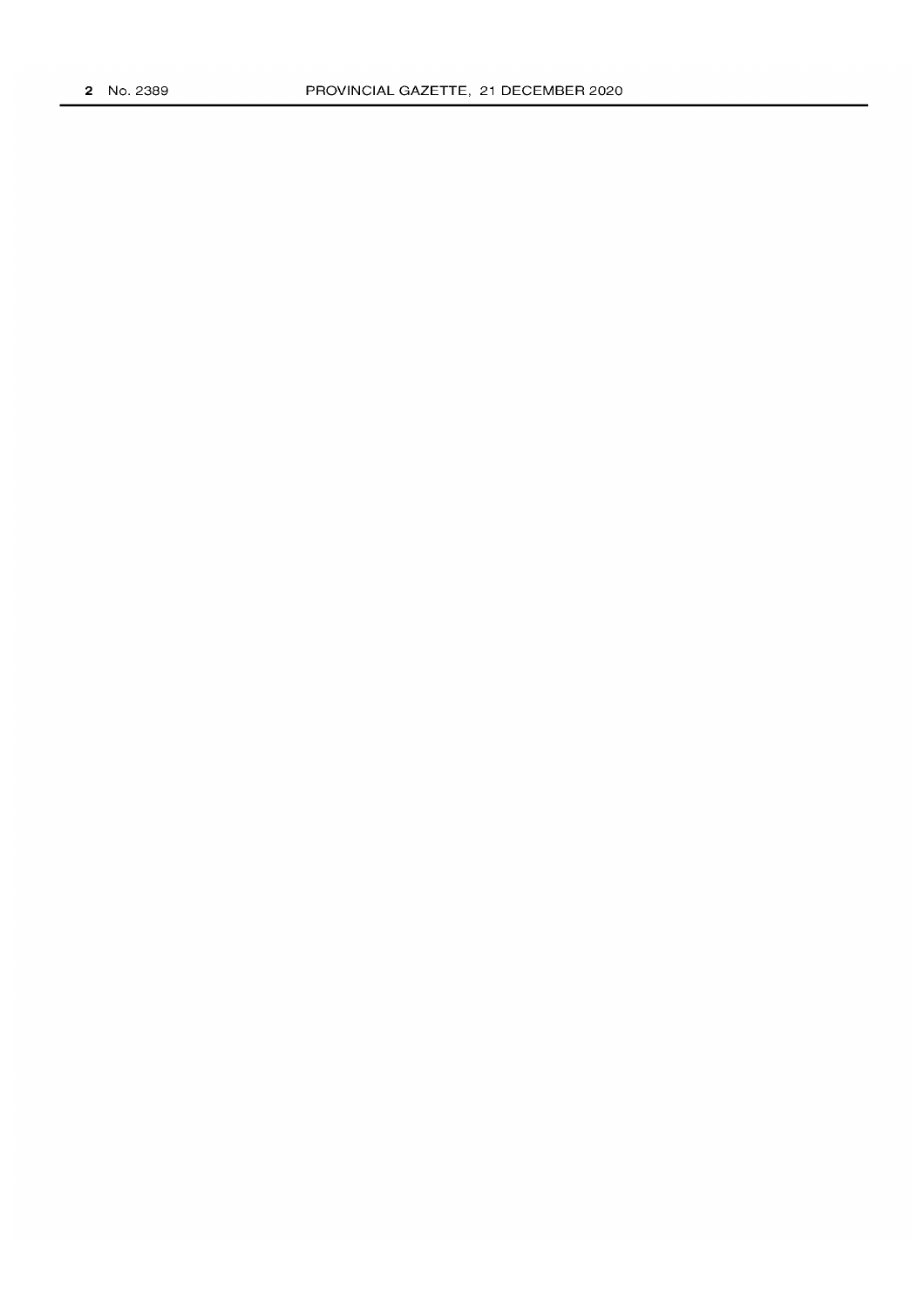### **CONTENTS**

|                                                 |                                                                                                                                                                                                  | Gazette<br>No. | Page<br>No. |
|-------------------------------------------------|--------------------------------------------------------------------------------------------------------------------------------------------------------------------------------------------------|----------------|-------------|
| <b>GENERAL NOTICES • ALGEMENE KENNISGEWINGS</b> |                                                                                                                                                                                                  |                |             |
| 122<br>123<br>123                               | Spatial Planning and Land Use Management By-Law, 2016: Erven 486, 487 and 488, Warrenton Township<br>National Environmental Management: Protected Areas Act (57/2003): Department of Agriculture | 2389           | 14          |
|                                                 | Environmental Affairs Rural Development and Land Reform: Intention to declare protected areas                                                                                                    | 2389           | 15          |
|                                                 | Nasionale Omgewingsbestuur Bewaringsgebiede Wet (57/2003): Departement van Landbou Omgewingsake<br>Landelike Ontwikkeling en Grondhervorming: Voorneme om bewaringgebiede te verklaar            | 2389           |             |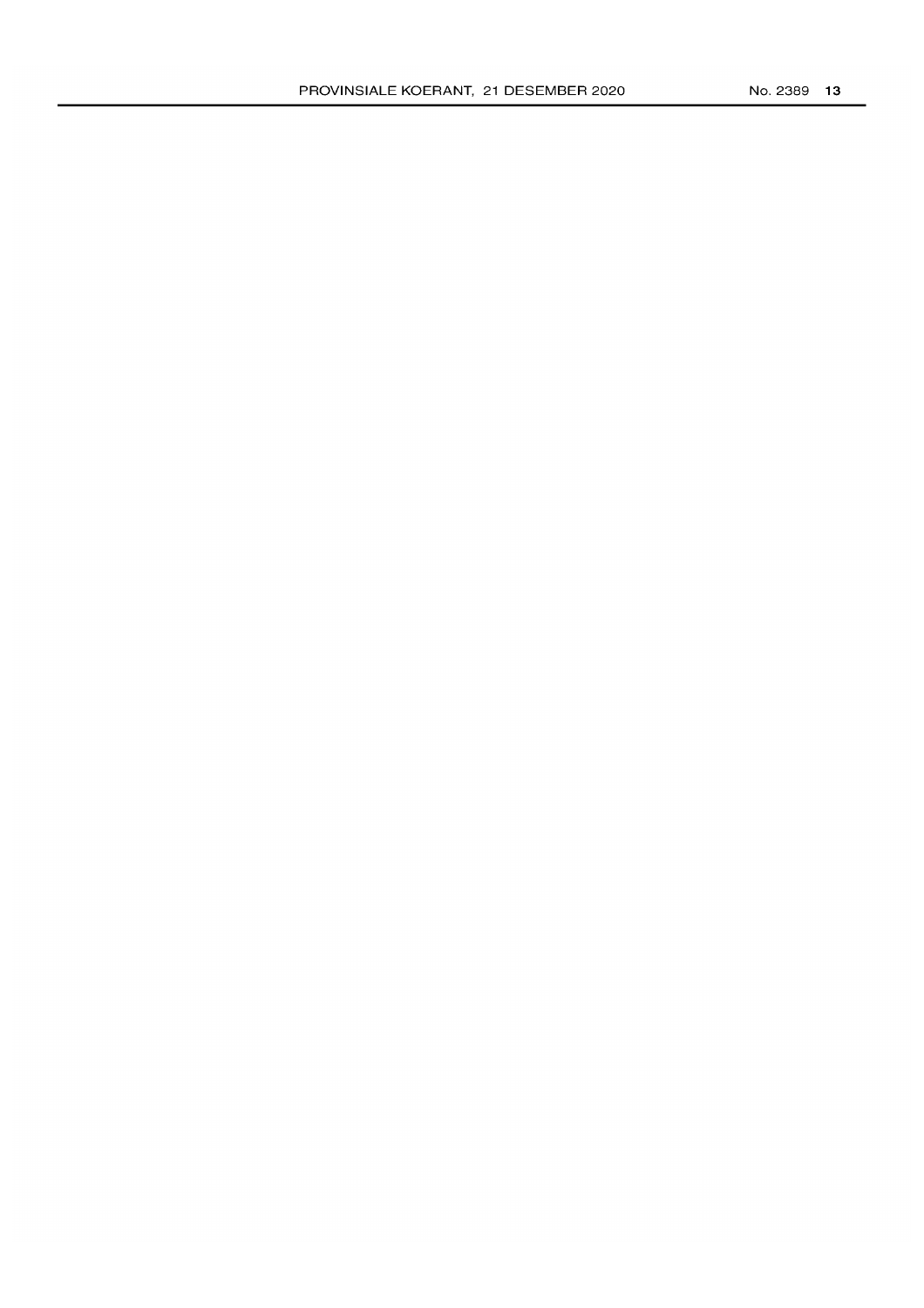# GENERAL NOTICES • ALGEMENE KENNISGEWINGS

#### NOTICE 122 OF 2020

#### APPLICATION FOR SUBDIVISION AND REZONING OF ERF 486, 487 AND 488 IN TERMS OF SPATIAL PLANNING AND LAND USE MANAGEMENT BY-LAW IN WARRENTON, MAGARENG LOCAL MUNICIPALITY.

Herewith, we, Matete and Associates Consultants, give notice, in terms of Section 27 of the Spatial Planning and Land Use Management By-Law, 2016. Magareng Local Municipality, that we intend to submit an application for simultaneous subdivision and rezoning by the Magareng Local Municipality on the following "Recreational I" zoned erven: 486, 487 and 488 Warrenton Township. The erven are located on Magrieta Prinsloo Street and measure 490, 000 sqm in extent in total.

Plans and/or particulars with regard to the application may be inspected during office hours at the municipal office, Magareng Local Municipality, Magrieta Prinsloo Street, Kimberly. Any person having objections against the application must submit such an objection as well as a written reason for such an objection to the Manager within 30 days from 1<sup>st</sup> date of publication being 11<sup>th</sup> December 2020 to: Spatial Planning and Land Use Management, Magareng Local Municipality P.O.BOX 10 WARRENTON 8530.

Enquiries can be directed to Local Municipality's Planning Unit: Attention Milton Namelang Email: namelangmilton@gmail.com Tell:053 497 3111 And/or Harmony Makhongela Email: harmonymakhongela@gmail.com Tell: 015291 1425/0820993924

AANSOEK ONDERVERDELING EN HERSONERING VAN ERF 486, 487 EN 488<br>INGEVOLGE BEPLANNING VAN BEPLANNING VAN RUIMTELIKE BEPLANNING EN<br>GRONDGEBRUIK IN WARRENTON. GRONDGEBRUIK IN WARRENTON,<br>MAGARENG PLAASLIKE MAGARENG MUNISIPALITEIT.

Hiermee, gee, ons, Matete and Associates Consultants, kennis in terme van Artikel 27 van Magareng Ruimtelike beplanning en grondgebruikbest uur Deur-wet, 2016. Magareng Plaaslike Munisipaliteit, da tons van plan is om 'n aansoek vir gelyktydige onderverdeling en hersonering in te dien by die Magareng Plaaslike Munisipaliteit op die volgende "ontspanning" gesoneer erwe: 486, 487 and 488 Warrenton Dorp. Die erwe is geleë op Magrieta and Prinsloo straat en meet 490, 000 sqm groot in total.

#### Planne en/of besond

Planne en/of besonderhede wat betrekking het op die aansoek kan gedurende kantoorure ondersoek word by die kantoor van die Bestuurder: Magareng Plaaslike Munisipaliteit Magrieta Prinsloo Straat, Kimberly. Enige persoon wat besware teen die aansoek het, moet so 'n beswaar sowel as 'n skriftelike rede vir sodanige beswaar binne 15 dae vanaf die eerste datum van publikasie by die Bestuurder indien wees 11 Desember 2020 aan:

Ruimtelike Beplanning en Grondgekbestuur indien Ruimtelike beplanning en grondgebruikbestuur Magareng Plaaslike Munisipaliteit P.O.BOX 10 WARRENTON 8530.

Navrae kan die Beplanningseenheid van die plaaslike munisipaliteit gerig word: Aanday Milton Namelang e-pos: namelangmilton@gmail.com Tell:053 497 3111 En/of Harmony Makhongela e-pos: harmonymakhongela@gmail.com Tell: 015291 1425/0820993924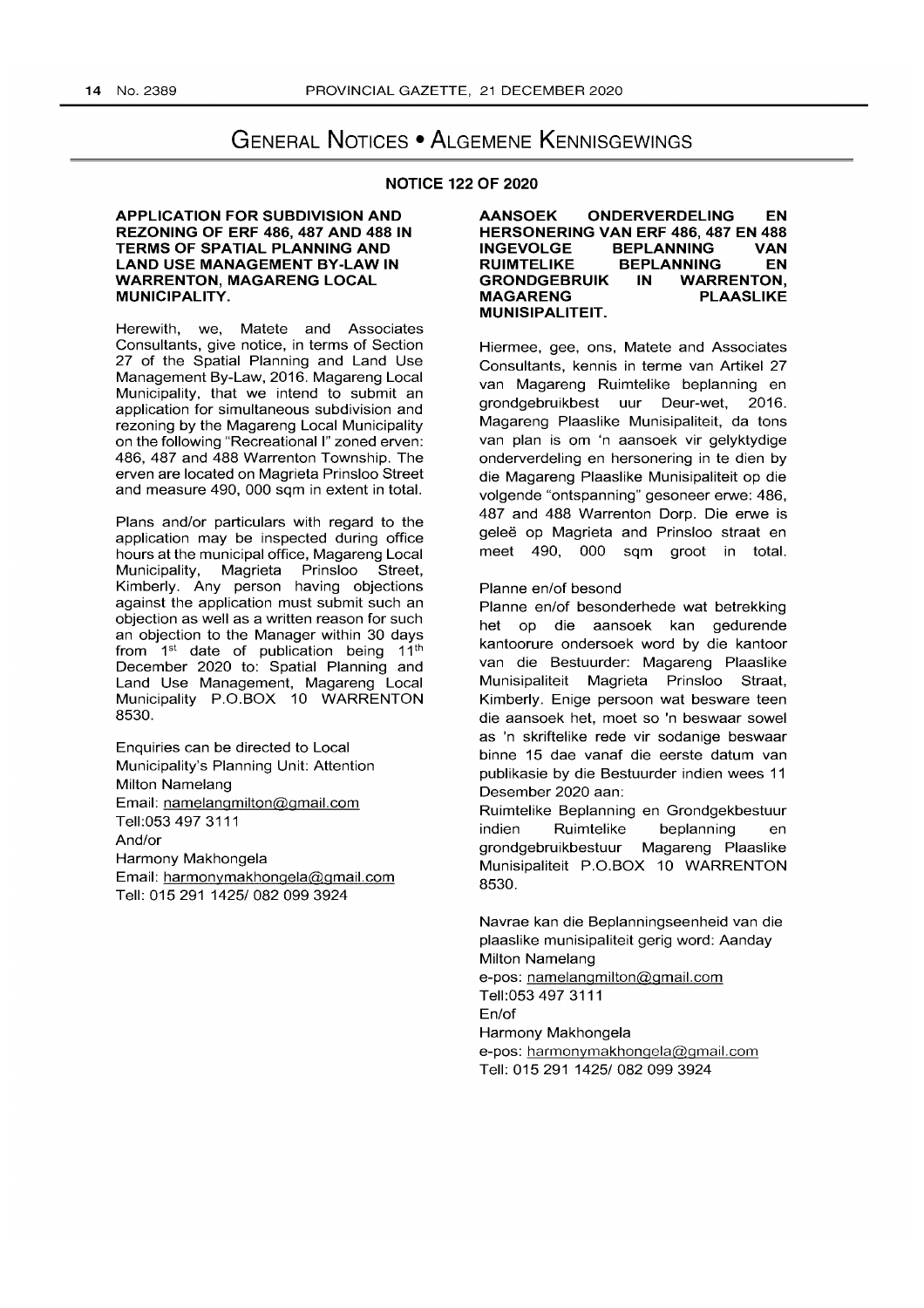### **NOTICE 123 OF 2020**

## DEPARTMENT OF AGRICULTURE ENVIRONMENTAL AFFAIRS RURAL DEVELOPMENT AND LAND REFORM NATIONAL ENVIRONMENTAL MANAGEMENT: PROTECTED AREAS ACT, 2003 (ACT 57 OF 2003): INTENTION TO DECLARE PROTECTED AREAS

I, Galerekwe Mase Manopole, in my capacity as Member of the Executive Council ("MEG"), responsible for Agriculture, Environmental Affairs, Rural Development and Land Reform in the Northern Cape, under Section 23(1)(a) and Section 28(1)(a) of the National Environmental Management: Protected Areas Act, 2003 (Act 57 of 2003), give notice that-

- (a) 1 intend declaring the properties as indicated in the Schedule as protected areas; and
- (b) I invite members of the public to submit written representations on the proposed declaration within sixty (60) days from the date of publication of this notice in the Provincial Gazette to the following address:
	- Manager: Stewardship

Department of Agriculture, Environmental Affairs, Rural Development and Land Reform

Private Bag X6102, Kimberley, 8301

E-mail: mmanyaia@ncpg.gov.za

Attention: Ms. Malebo Manyala

### **SCHEDULE**

Papkuilsiontein Protected Environment: Situated in the Namaqua District Municipality, Hantam Local Municipality, Northern Cape Province; comprises of the following properties; Portion 9 of the farm Matjiesfontein Farm No. 791, in extent 1324,7100 (one thousand three hundred and twenty four comma seven one zero zero) hectares; Remainder of the farm Papekuilsfontein No. 788, in extent 2524,3584 (two thousand five hundred and twenty four comma three five eight four) hectares; Farm Annex Papekuilsfontein No. 803, in extent 422,6186 (four hundred and twenty two comma six one eight six) hectares; Farm Annex Kranskloof No. 789, in extent 344,8855 (three hundred and fourty four comma eight eight five five) hectares; and Portion 2 (De Hoop) of the farm Papekuilsfontein No. 788, in extent 2212,422 (two thousand two hundred and twelve comma four two two) hectares, held by title deed No. T36526/1997.

De Zilverstroom Protected Environment: Situated in the Pixley ka Seme District Municipality, Siyathemba Local Municipality, Northern Gape Province; comprises of the following properties; Portion 10 of the farm Hospital 365, in extent 2562,5404 (two thousand five hundred and sixty two comma five four zero four) hectares; held by title deed No. T1507/2000; Portion 5 of the farm Uitdraai 33, in extent 3068,6124 (three thousand and sixty eight comma six one two four) hectares, held by title deed No. T74223/2003; Remainder of the farm Mooi Draai 36, in extent 4111 ,3536 (four thousand one hundred and eleven comma three five three six) hectares, held by title deed No. T64191/2010GTN; and Portion 2 of farm Mooi Draai 36,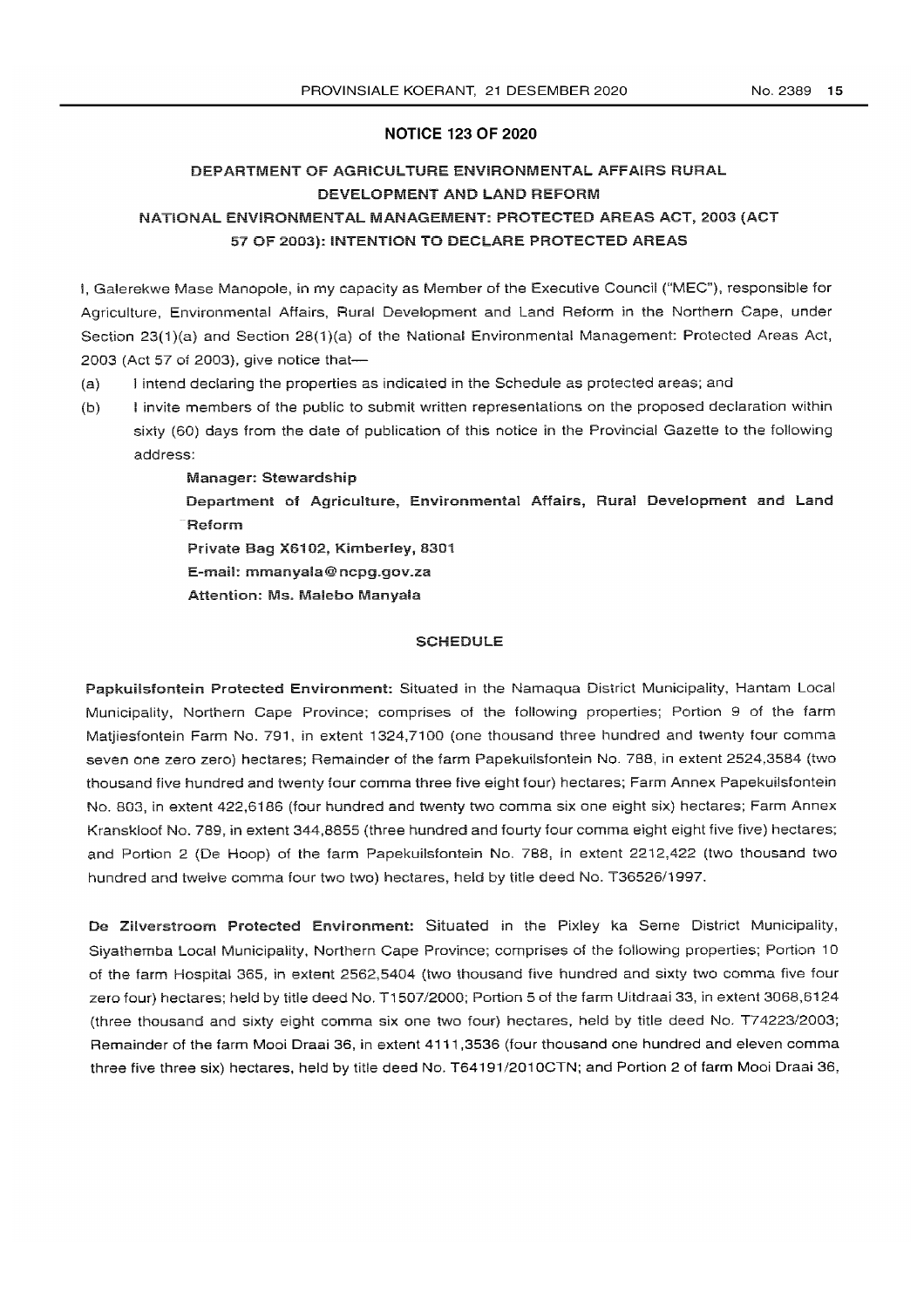in extent 856,5235 (eight hundred and fifty six comma five two three five) hectares, held by title deed No. T64191/2010CTN.

Vogelfontein Protected Environment: Situated in the Namaqua District Municipality. Karoa Hoogland Local Municipality. Northern Cape Province; comprises of the following properties; Portion 1 of the farm Vogelfontein No. 436, in extent 1191,3117 (one thousand one hundred and ninety one comma three one one seven) hectares and farm Pauls Syfer No. 437, in extent 1286, 4611 (one thousand two hundred and eighty six comma four six one one) hectares, held by title deed No. T2467/2018 and T2725/2018.

Oranjefontein as part of the existing Goegap Nature Reserve: Situated in the Namaqua District Municipality, Nama-Khoi Local Municipality, Northern Cape Province, comprises of the following property; Remaining Extent of Farm Oranjefontein No. 129, in extent 4945,3288 (four thousand nine hundred and fourty five comma three two eigh eight) hectares, held by title deed No. T861J2019.

Signed at Kimberley on this  $25$ <sup>th</sup> day of November 2020

**G.M. MANOROLE (MPL)** MEC: AGRICULTURE ENVIRONMENTAL AFFAIRS RURAL DEVELOPMENT AND LAND REFORM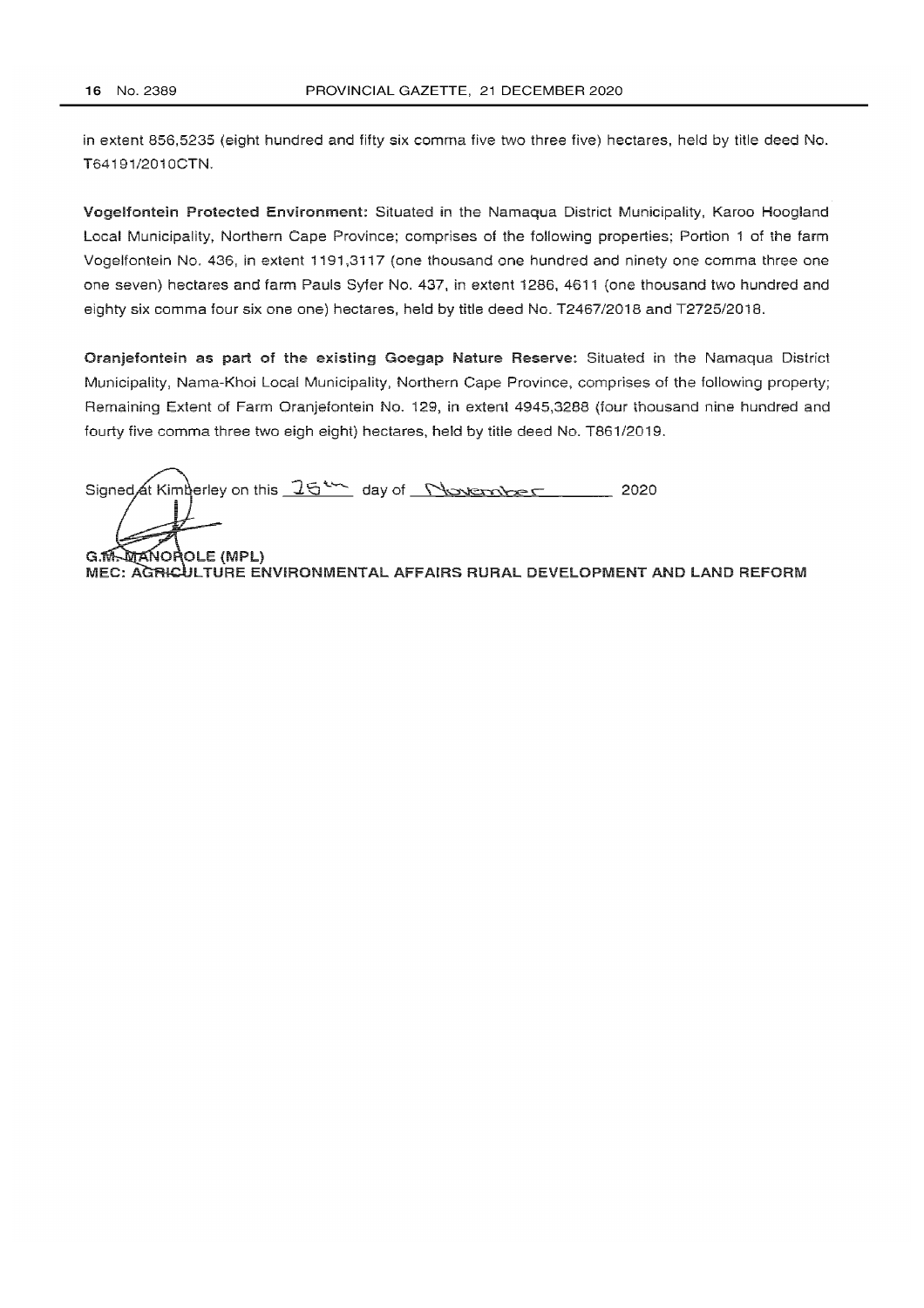#### KENNISGEWING 123 VAN 2020

## DEPARTEMENT VAN LANDBOU OMGEWINGSAKE LANDELIKE ONTWIKKELING EN GRONDHERVORMING IN DIE NOORD-KAAP PROVINSIE

## NASIONALE OMGEWINGSBESTUUR BEWARINGSGEBIEDE WET, 2003 (WET 57 VAN 2003): VOORNEME OM BEWARINGGEBIEDE TE VERKLAAR

Ek, Galerekwe Mase Manopole, in my hoedanigheid as Lid van die Uitvoerende Raad (LUR) verantwoordelik vir Landbou, Omgewingsake, Landelike Ontwikkeling en Grondhervorming in die Noord-Kaap Provinsie gee hiermee, kragtens Artikel 23(1)(a) en 28(1)(a) van die Nasionale Omgewingsbestuur Bewaringsgebiede Wet, 2003 (Wet 57 van 2003), kennis dat:-

- (a) ek van voorneme is om die eiendomme soos aangedui in die 8kedule as bewaringsgebiede te verklaar;
- (b) ek lede van die publiek uitnooi om skriftelike kommentaar te lewer op die voorgestelde verklaring binne sestig (60) dae vanaf publikasie van hierdie kennisgewing in die Provinsiale Koerant en dit by die volgende adres in te dien:

Bestuurder: Voogdyskap Departement van Landbou, Omgewingsake, Landelike Ontwikkeling en Grondhervorming Privaatsak X6102, Kimberley, 8301 E-pos: mmanyala@ncpg.gov.za Aandag: Me. Malebo Manyala

### SKEDULE

Papkuilsfontein Beskermde Omgewing: Geleë in die Namakwa Distriksmunisipaliteit, Hantam Plaaslike Munisipaliteit, Noord-Kaap Provinsie; bestaande uit die volgende eiendomme; Gedeelte 9 van die plaas Matjiesfontein Nr. 791, groot 1324,7100 een duisend drie honderd vier en twintig komma sewe een nul nul) hektaar; Restant van die plaas Papekuilsfontein Nr. 788, groot 2524,3584 (twee duisend vyf honderd vier en twintig komma drie vyf agt vier) hektaar; Plaas Annex Papekuilsfontein Nr. 803, groot 422,6186 (vier honderd twee en twintig komma ses een agt ses) hektaar; Plaas Annex Kranskloof Nr. 789, groot 344,8855 (drie honderd vier en veertig komma agt agt vyf vyf ) hektaar en gedeelte 2 (De Hoop) van die plaas Papekuilsfontein Nr. 788, groot 2212,422 (twee duisend twee honderd en twaalf komma vier twee twee) hektaar, gehou kragtens titelakte Nr. T36526/1997.

De Zilverstroom Beskermde Omgewing: Geleë in die Pixley ka Seme Distriksmunisipaliteit, Siyathemba Plaaslike Munisipaliteit, Noord-Kaap Provinsie; bestaande uit die volgende eiendomme; Gedeelte 10 van die plaas Hospital 365, groot 2562,5404 (twee duisend vyf honderd en twee en sestig komma vyf vier nul vier) hektaar, gehou kragtens titelakte Nr. T1507/2000; Gedeelte 5 van die plaas Uitdraai 33, groot 3068,6124 (drie duisend agt en sestig komma ses een twee vier) hektaar, gehou kragtens titelakte Nr. T74223/2003; Restant van die plaas Mooi Draai 36, groot 4111,3536 (vier duisend een honderd en elf